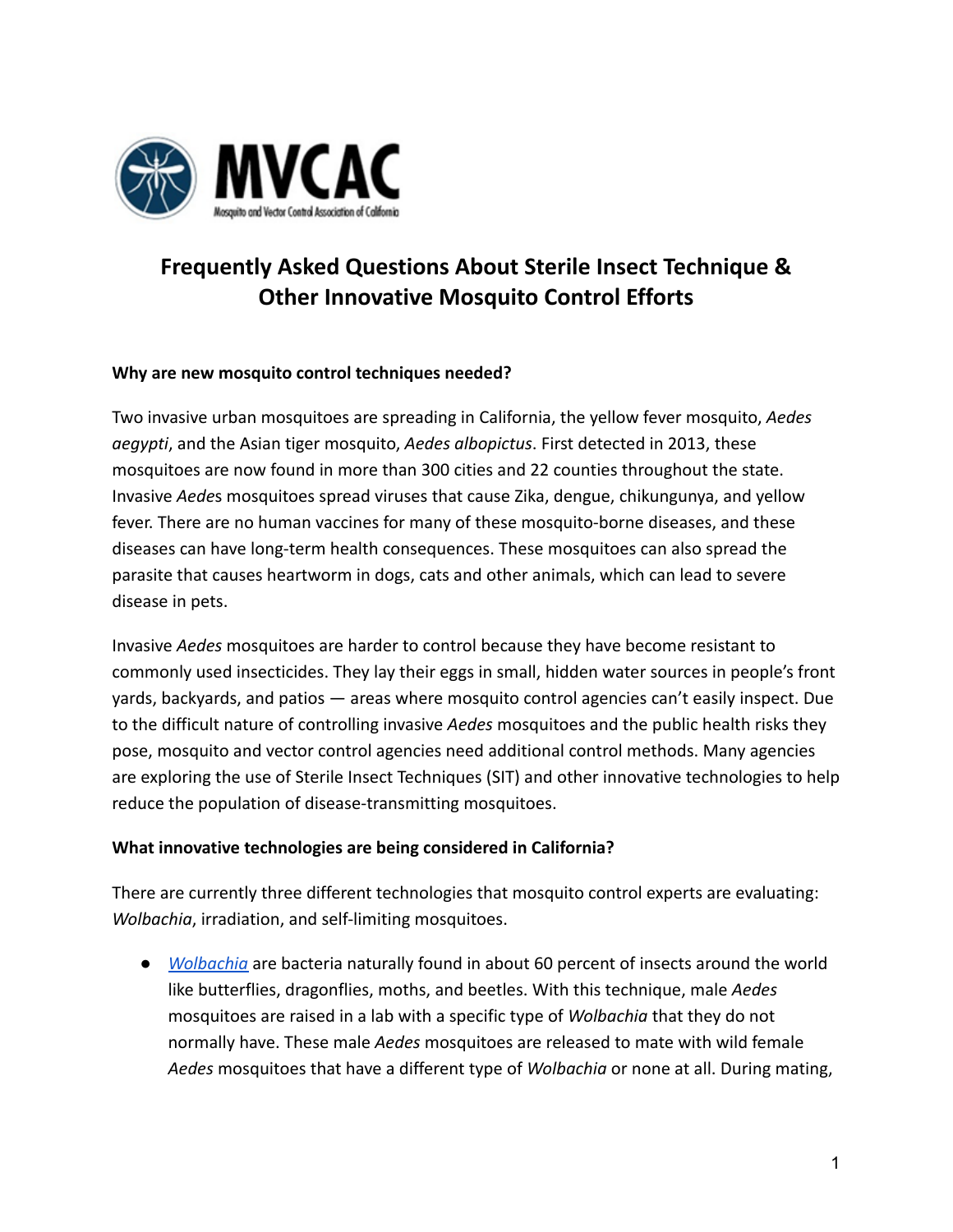the mismatched *Wolbachia* bacteria causes the eggs not to hatch. This can reduce the overall number of *Aedes* mosquitoes over time.

The [Consolidated Mosquito Abatement District,](https://www.mosquitobuzz.net/) in partnership with [Verily](https://verily.com/) an[d](https://mosquitomate.com/) [MosquitoMate,](https://mosquitomate.com/) recently completed a successful three-year pilot project called [DeBug](https://blog.debug.com/2020/01/three-great-years-of-debug-fresno.html) [Fresno,](https://blog.debug.com/2020/01/three-great-years-of-debug-fresno.html) which used *Wolbachia* male mosquitoes to reduce populations of *Aedes aegypti* mosquitoes by 95% in tested residential communities in Fresno County.

- [Irradiated mosquitoes](https://www.cdc.gov/mosquitoes/mosquito-control/community/sit/irradiated.html) are raised in a laboratory where the male mosquitoes are separated from the females. Then, radiation found in x-rays and Gamma rays is used to sterilize male mosquitoes. Females that mate with sterile males lay eggs that do not hatch, which reduces the number of mosquitoes within the treated area. Irradiated *Aedes aegypti* mosquitoes are currently being evaluated as a control method in Florida and this method has been used to control other types [of mosquitoes in Italy](https://pubmed.ncbi.nlm.nih.gov/23540120/).
- $\bullet$  Self-limiting mosquitoes are being developed by  $Oxitec$ , a company that recently conducted a pilot project in the Florida Keys. When Oxitec's Friendly™ *Aedes aegypti* male mosquitoes mate with wild females, their offspring inherit a copy of the self-limiting gene, which prevents female offspring from growing and surviving to adulthood. Oxitec's mosquitoes only target their own species, and their self-limiting gene can't establish in the ecosystem.

Oxitec has received approval from the U.S. Environmental Protection Agency for a pilot project in California that is being planned in partnership with the Delta Mosquito and Vector Control District in Tulare County. The company needs to receive approval from the California Department of Pesticide Regulation before it can begin the project.

#### **Can modified mosquitoes bite people and alter their DNA?**

No, SIT and other innovative technologies only involve releasing **male mosquitoes, which do not** bite people and cannot alter people's DNA.

# **Will these techniques replace traditional mosquito control efforts?**

No, SIT and other innovative technologies will not replace traditional mosquito control methods. If used, they will be part of an Integrated Vector Management approach, which is an evidence-based, data-driven decision-making tool used to suppress mosquito-borne diseases. There are many decisions that are made to determine which mosquito control technique will be most effective in different areas and conditions to protect public health. These decisions are